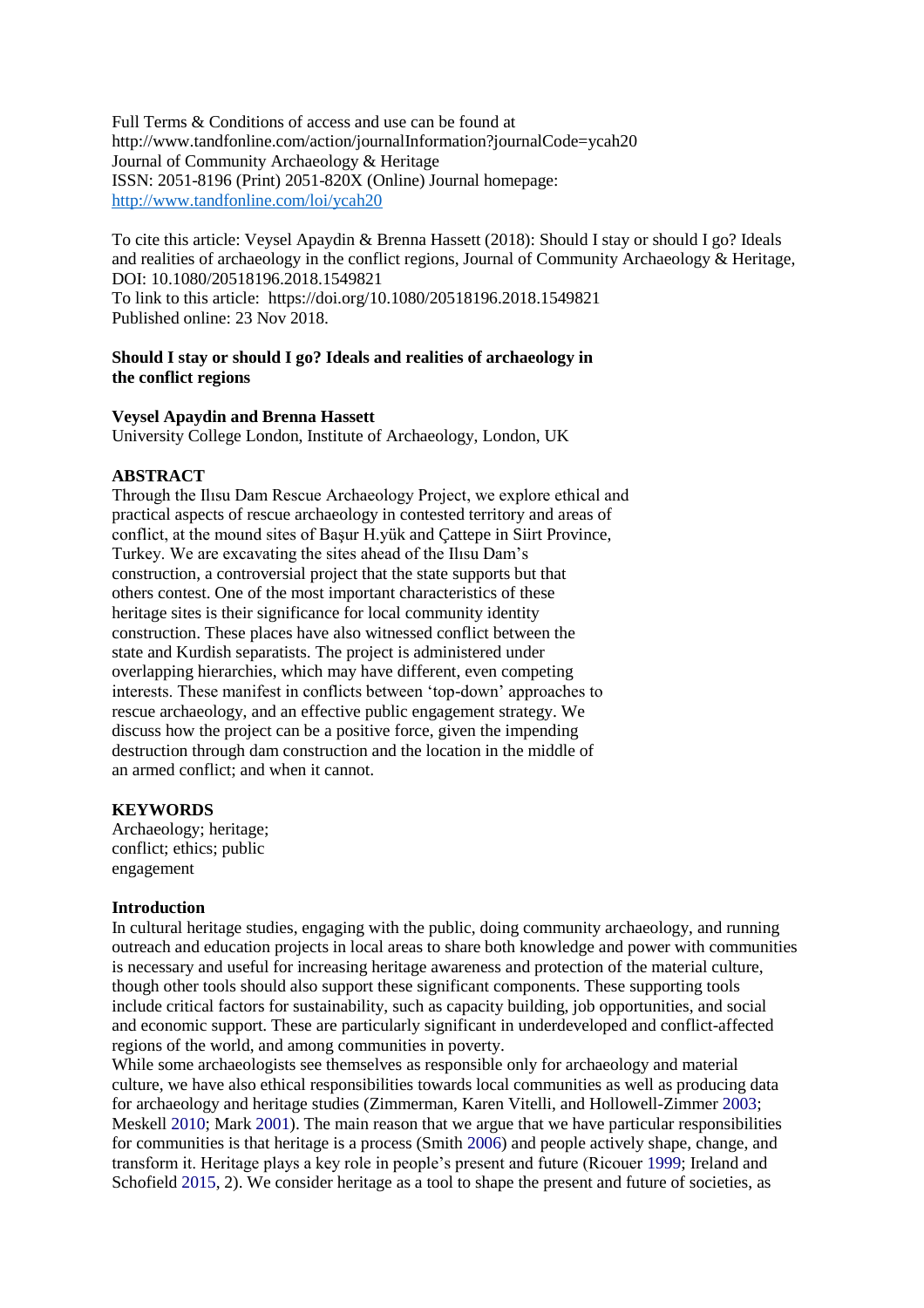well as producing a sense of collectivity that supports the social and economic life of communities. Heritage can be a significant tool for social justice and cultural rights, as it may reinforce group identity

and a sense of belonging within communities, creating a more diverse array of communities within a society (see Baird 2014; Logan 2014). Alternatively, it can also be divisive and a source of conflict in many parts of the world (for more on contested heritage, see Silverman 2011; Apaydin 2018a). As 'heritage' can a very broad term, in this particular project the meaning of heritage includes the material culture of the past, as well as domestic architecture, landscape, and aspects of the natural environment in connection with intangible heritage such as food, songs, and the oral culture of present-day communities. In this paper, we discuss this in the particular context of rescue archaeology in areas of conflict, where ethical considerations must include not only the danger to heritage, but also the danger to local communities, archaeologists and heritage practitioners. We argue that our ethical obligations should include supporting communities which are vulnerable (socially, economically,

mentally and culturally) and which suffer from the trauma of destruction and conflict.

We consider two perspectives of rescue archaeology and their implications for local communities: (1) communities of archaeological practice in which archaeology should engage effectively with local communities and be able to respond to their social, political and economic needs, and (2), the broader implications for the role of archaeologists in the preservation of cultural heritage in the excavation

of two archaeological sites near the town of Siirt, in southeastern Turkey. These perspectives reflect our personal experiences working with the local community to integrate archaeological excavation

with public engagement, education and heritage awareness, capacity building, providing social and cultural opportunities, and working as international researchers in a period of rapidly declining security and political stability.

Archaeological excavations have been ongoing for over 15 years in a region affected by dam construction

(see Figure 1 for the map), with many archaeologists and specialists, mainly from Turkey, but also Italy and the UK. Taking part in rescue excavations in these contested and conflict areas have brought to light many ethical issues as part of wider paradigm of archaeology and heritage studies (Meskell and Pels 2005; Shoup 2006; Hafsaas-Tsakos 2011). In this paper, as an archaeologist and a heritage specialist, we examine several ethical questions:

Figure 1. Location of the proposed Ilisu Dam Impact Zone. Source: ©Brenna Hassett.

. Are we part of this destruction or are we 'rescuing' the heritage that is significant for locals and humanity as a whole?

. What can archaeologists and heritage specialists offer to local communities in this complex and sensitive matter?

. How do we need to approach this in theory and practice?

Background and context

The excavations at Çattepe and Başur H.yük in Siirt (Figures 2 and 3), southeastern Turkey, began in 2002 and ended in 2015 due to political instability and the reignition of conflict in the region. The government mandated the excavations as part of the construction of the Ilısu Dam on the Tigris River, which affected three major regional cities: Siirt, Batman and Diyarbakir. Different teams undertook

rescue excavations and surveys, involving Turkish, Italian and British institutions. The State Water Institution (DSI, Devlet Su Isleri) directly funded the project, rather than the Turkish Ministry of Culture.

While still subject to Ministry of Culture oversight, these excavations are unique in Turkey in that they

take place with the knowledge that the cultural heritage that the sites represent will be lost to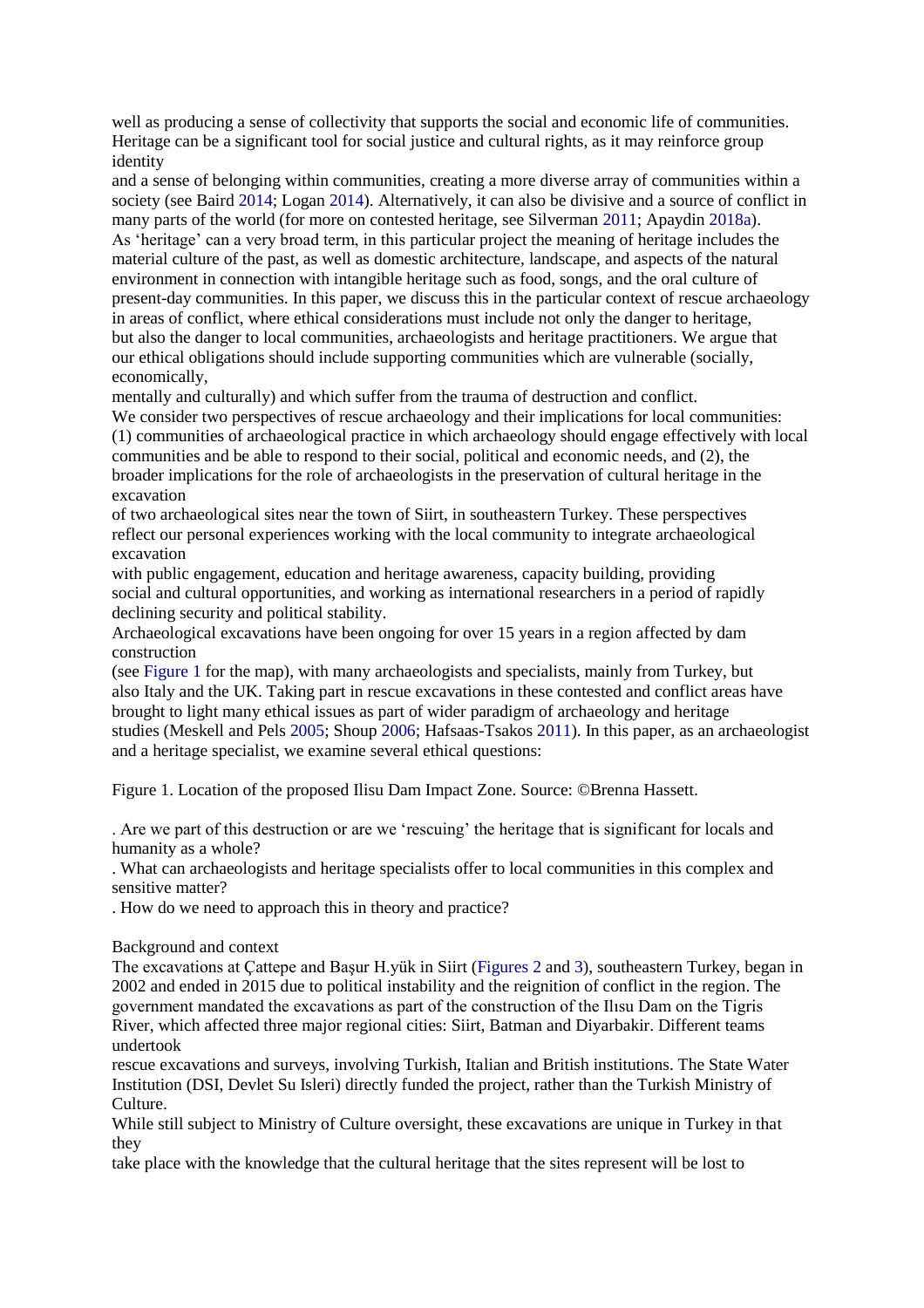flooding in 2018 (Ronayne 2005, 2006). The expected flooding will affect tens of thousands, destroying

the daily lives of locals in this region, as the flood will affect around 300 km2. The areas affected contain houses, farms, and grazing areas of the local community, depleting not only livelihood but also the heritage landscapes, which build and store community memory and identity. The area has been home to local people for centuries, in which they have developed tangible and intangible heritage ascribing values and meanings that shape their identity and are important for their sense of belonging (Ashworth and Graham 2005; Graham and Howard 2008), as sense of place is significant for particular group and individuals' social construction (Waterton 2005; McDowell 2008, 38). The region has seen intense conflict for the last 35 years between government forces and Kurdish Autonomist Kurdistan Worker's Party (PKK). This conflict forced locals to leave their houses and surrounding landscape in the 1990s, with tens of thousands displaced individuals (Kitchen and Ronayne 2002; Ronayne 2005). Eviction and displacement have been quite common in this region because of these conflicts and dam construction projects dating back to the 1970s. From the 1980s this construction has become part of a larger paradigm of wider neoliberal policies of development

(Apaydin 2016a), and it is these two issues that create the largest and most long-term damage to local life by permanently destroying local culture. Although since the beginning of 2000 local communities had been allowed by the government to return to their villages, and 2010 witnessed the beginnings of a peace process developing over the next two years, conflict has sparked again in many parts of the southeast region. As a result, in 2015 the state evicted tens of thousands of local residents once again. Furthermore, with the completion of Ilısu dam project a further 75,000 people will be displaced, a process that has already begun in some parts of the area. The Ilısu Dam has a long history in terms of its construction, which is still an ongoing process, with no set completion date agreed, though it is expected to be completed within 2018. Both the framework of the dam construction and rescue excavation take a top-down approach; local communities do not have any say in the decision-making process or directly in the field. Rescue and research archaeology in Turkey operates as part of a very centralized system (Baraldi, Shoup, and Zan 2013) and all decisions are taken at the top (national) level and then implemented regionally. It is almost impossible to involve local communities in the decision-making process, and the Ministry of Culture strictly controls excavations themselves through local museums and ministry representatives at the archaeological sites. However, running a long-term archaeological excavation and survey project offered a unique opportunity to go beyond this traditional rescue strategy. The longevity of the project created opportunities for supporting locals economically and socially, for example through creating job opportunities, offering training and skills, youth education and social integration for women in this conservative region. All these aspects are core components of doing public archaeology (Schadla-Hall 1999; Marshall 2002; Moser et al. 2002; Merriman 2004; Shoup 2012; Moshenska 2017).

Having pointed out these significant aspects of public archaeology, in this paper our aim is not to support the kind of large-scale construction that destroys natural, cultural and intangible heritage, and leads to displacement. This paper does not have the scope to discuss the ethics of rescue archaeology

in toto (see however discussion in Shoup 2006; Ronayne 2006, 2008). Rather than working towards a universal statement of whether rescue archaeology is 'ethical' or not when it continues to occur, we instead emphasize how archaeology of this nature can be beneficial for local communities.

It is necessary to consider that we must not limit the role of archaeologists and heritage specialists to documenting, excavating and surveying the archaeology, or creating and using a data source to further an academic career. Archaeologists can also support local communities, particularly in preserving

and widening access to heritage. We present here our experiences and potential suggestions about the ways in which archaeologists and heritage specialists can support vulnerable local communities

situated in areas of conflict.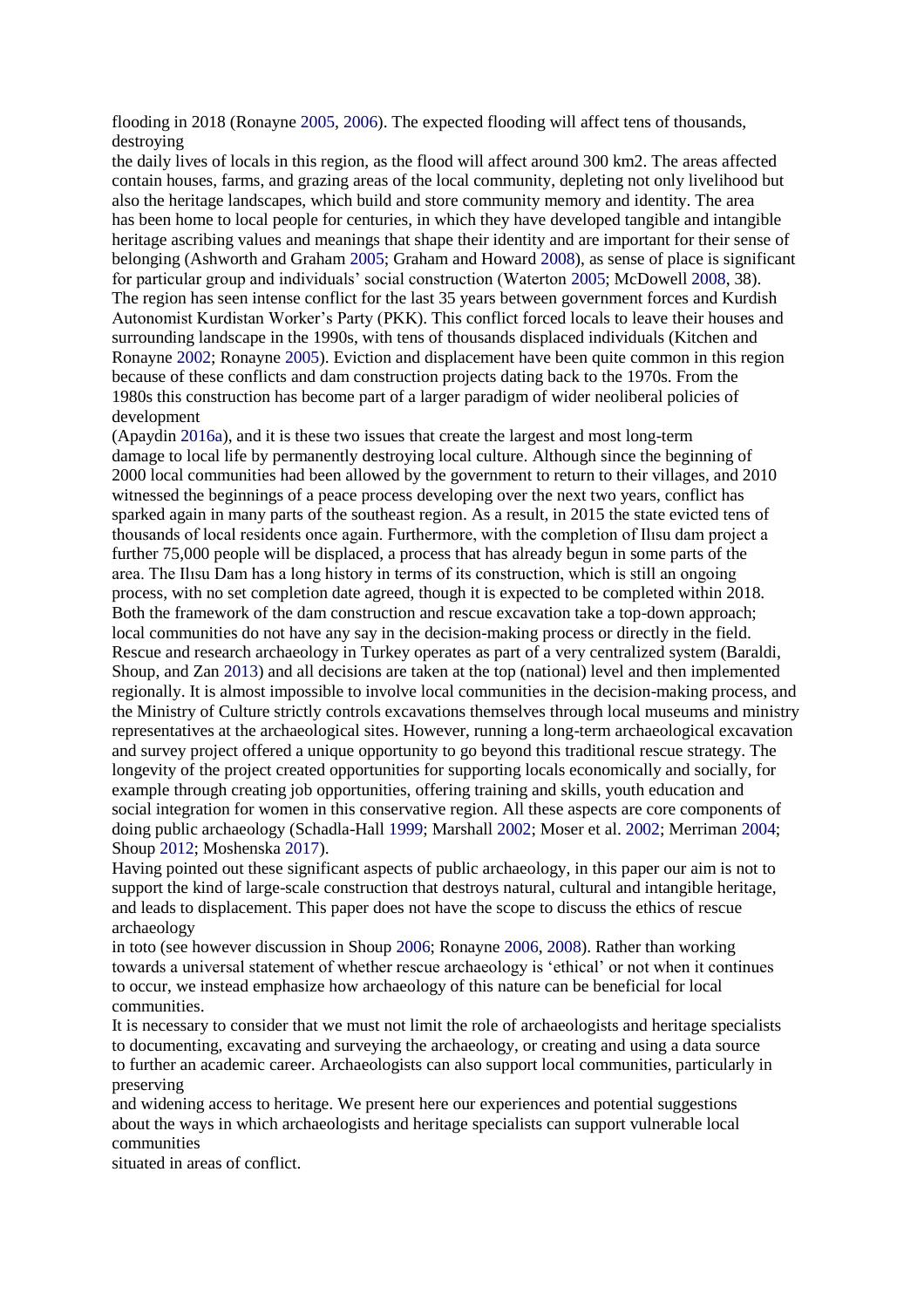# **Documentation and exhibition of archaeology and heritage**

A crucial part of working in rescue archaeology is developing effective documentation strategies to record knowledge about material culture of the region, which in this case will be flooded and largely destroyed forever (see Kitchen and Ronayne 2002). Since the project started over 12 years ago, hundreds

of specialists in archaeology, human remains, cultural heritage, botany, photography, filmmaking and other heritage specialisms have worked to map, document and excavate the archaeology of the dam region.

Surface surveys, from the Neolithic period to the medieval ages and even the recent past, allowed mapping of hundreds of archaeological sites (Tuna, Greenhalg, and Velibeyoğlu 2004). Due to limited time, resources and funding, archaeology teams have excavated only a handful of those sites. These excavations exposed tens of thousands of artefacts from Neolithic, Bronze Age and Medieval

periods. Excavation also brought up the issue of storing, preserving and exhibiting these artefacts, as the region did not have a museum at the start of the project. It has been quite common in Turkey to transfer most artefacts from these undeveloped regions to western (developed) parts of Turkey for preservation and exhibition. However, this time the Ministry of Culture decided to build a museum in the region in collaboration with archaeologists, museum and heritage specialists. Although this is still top-down, as local community members were excluded from the final decision-making process, it prompted a uniquely locally oriented perspective that formed the foundation

for successful community engagement. This was also a first step in fostering local interest in archaeological excavations, with a majority of locals delighted to have the first archaeology museum in the region built about a 45-minute drive away from the provincial capital of Siirt, in the town of Batman (Figure 4).

The Batman Archaeology Museum opened in 2012 with small photography exhibition 'Hasankeyf 1911', in collaboration with Newcastle (UK) and Ege (TR) Universities. It focused on the photographs

of the famous explorer and archaeologist Gertrude Bell, who took photos of the archaeology of the region almost 100 years ago. The exhibition became a huge attraction, as it enabled local people to see the oldest existing photos of their landscape and see how it has changed over time. An exhibition exploring the Neolithic and Bronze Age period soon followed the Bell's exhibition. One of the most important contributions of the museum to local communities was non-archaeological: establishing the museum park, giving communities a green space for meeting friends and family, chatting, picnicking,

drinking tea, playing with children, and other important social activities. Archaeology was soon incorporated into the popular space, with experimental replicas of Neolithic, Bronze Age and more recent houses and aspects of social life. While local community members enjoyed the museum and museum park, local secondary schools have used materials from the museum as an educational resource. Creating and disseminating educational resources worked towards this, demonstrating a critical aspect of how cultural heritage can be part of a larger social healing process during conflict and post-conflict periods (Meskell and Scheermeyer 2008).

Along with documenting and exhibiting the material culture of the region's past and present, the archaeology project employed another useful tool, filmmaking, to document ongoing excavations, natural life and intangible heritage using an ethnographic approach (Figure 5). However, filmmaking also brings its own issues: how to record the archaeology, heritage, and local life of a 300 km2 area? How to employ a 'bottom-up' approach to filmmaking? The project hired five professional filmmakers

from Ege University for this purpose to work alongside a heritage specialist (Apaydin) with experience

in ethnographic methods.

In the first stage of filming, the team decided to record all rescue excavations of the Ilisu Dam affected area, including 20 archaeological digs. The main reason for shooting ongoing excavations was firstly, to preserve them digitally for future generations and local communities, and to present the landscape and heritage present before the dam floods the region. Additionally, this allowed us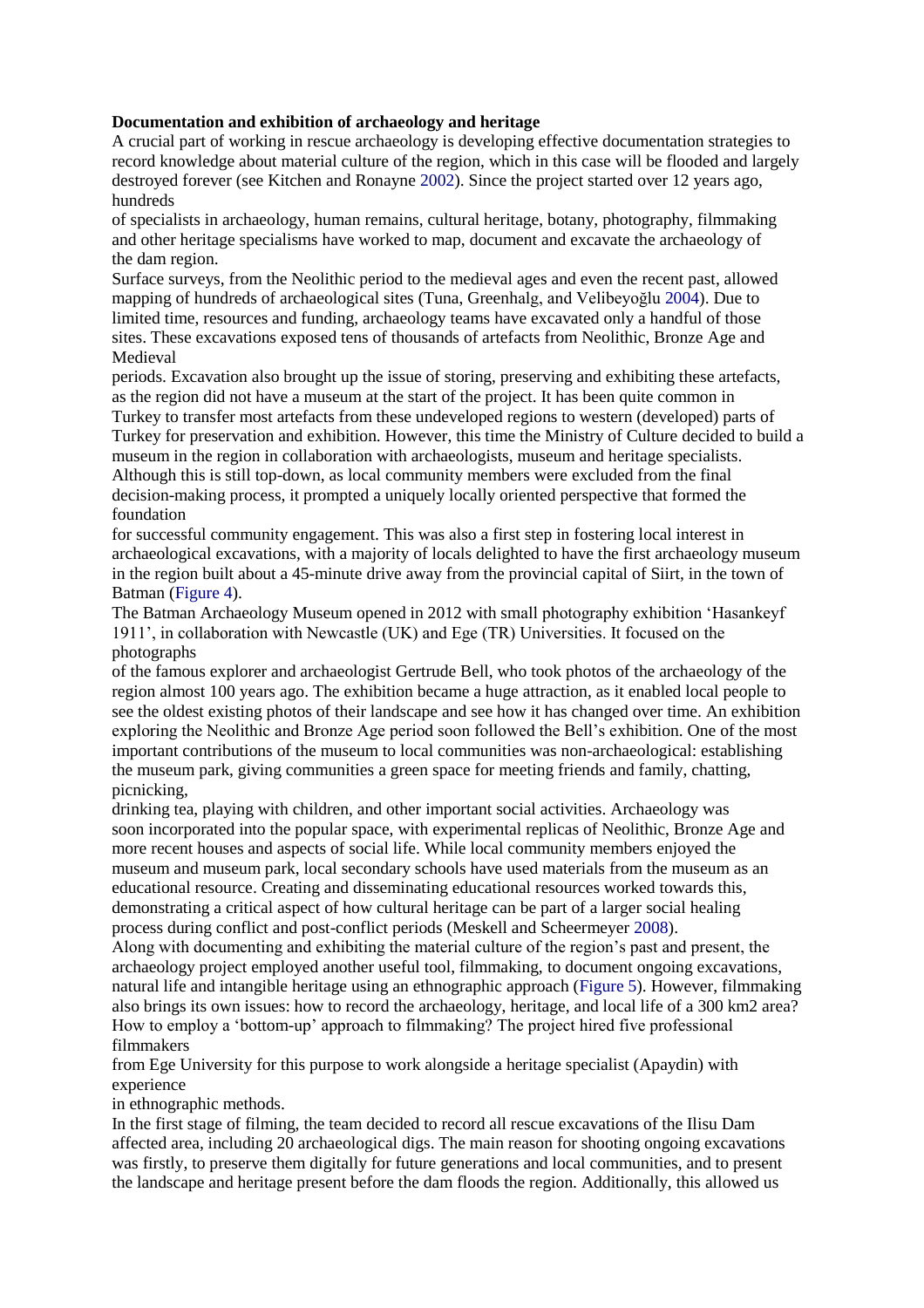to record the experience and stories of archaeologists during the excavations, which was also important

as we were part of the heritage-making and destruction. In the second stage of filming, the film crew focused on local stories, developed in parallel to local cultural landscape, intangible heritage and natural heritage. This included tales, songs, and poems that are transferred from one generation to another, through the region's acknowledged oral tradition (Rashidirostami 2018). Following these main stages, the film crew also recorded the material culture of the present. The team aimed at the idea that documentation and recording rescue projects should not be limited to excavations and surveys of archaeology, but should also capture significant components of local identity and memory attached to those landscapes. The flooded areas will cover a very large proportion of the landscape and therefore both cultural and natural heritage are under threat. As an example of the type of intangible heritage documented alongside the excavation work, the team members of the archaeology project also researched local food cultures, then documented and published their findings in a special issue (Sağlamtimur 2009).

#### **Public engagement and education**

In the particular case of the dam rescue excavation projects, what we call 'bottom-up' public engagement

was implemented with the considerable efforts of the director and coordinator of the dam rescue excavations, archaeologists and students. One of the main reasons that this became very effective and successful was that most of the team members were very familiar with the region, its people and cultural settings. Although many participants came from the west, for Turkey the project had a uniquely high level of participation from local residents trained in archaeology and heritage

management. This is crucial in two ways for any public engagement projects in archaeology in any part of the world: (1) having knowledge of dynamics of particular cultural settings provides grounds for effective public engagement to increase heritage awareness, and (2) it is critical to build trust and integrate archaeologists and specialists with the local communities whose heritage it is, although archaeologists often still only use them for 'archaeological data collection' in many parts of the world.

Elsewhere, Apaydin (2018b) argued that local heritage should not be considered as a pure data resource for academic career development (also see Koster, Baccar, and Lemelin 2012, 200; Waterton 2015, 59; Apaydin 2016a). Archaeologists, heritage specialists and academics should be in dialogue with locals rather than isolating themselves (Apaydin 2018c); a 'communicative' approach. Communication

between archaeological and heritage practitioners and local communities is an issue in many archaeology projects (Apaydin 2016a). Since the overall management of the Ilısu Dam Rescue Project is centralized and very top down and locals cannot be involved in high-level decision making, here we present how we overcame this major obstacle to public engagement. We argue that public engagement was possible despite the excavation's top-down structure through developing resources for community members, building relationships with the local communities, and running an education programme for local secondary school students.

The dighouse of the Başur and Çattape H.yük is located 10 km away from Siirt city centre, and contains a large expanse of land in addition to several unused buildings. The project team used these buildings as dormitories, kitchens, and work areas. Since they have been made into an archaeological

'camp' area, the complex has become quite popular among local community members, who are able to come and visit as the dighouse and land were made open to visitors. The city of Siirt is distant from traditional tourist attractions, has witnessed considerable conflict and political tension, and is economically and socially undeveloped compared to other cities of Turkey. Hence, this was a great attraction for locals as an opportunity to meet the around 80–120 archaeologists and students, many of whom were from other parts of the country and even abroad. While this provided

an opportunity for interaction with people whose background was very different from local communities, it also created an opportunity for locals to learn more about the archaeology of the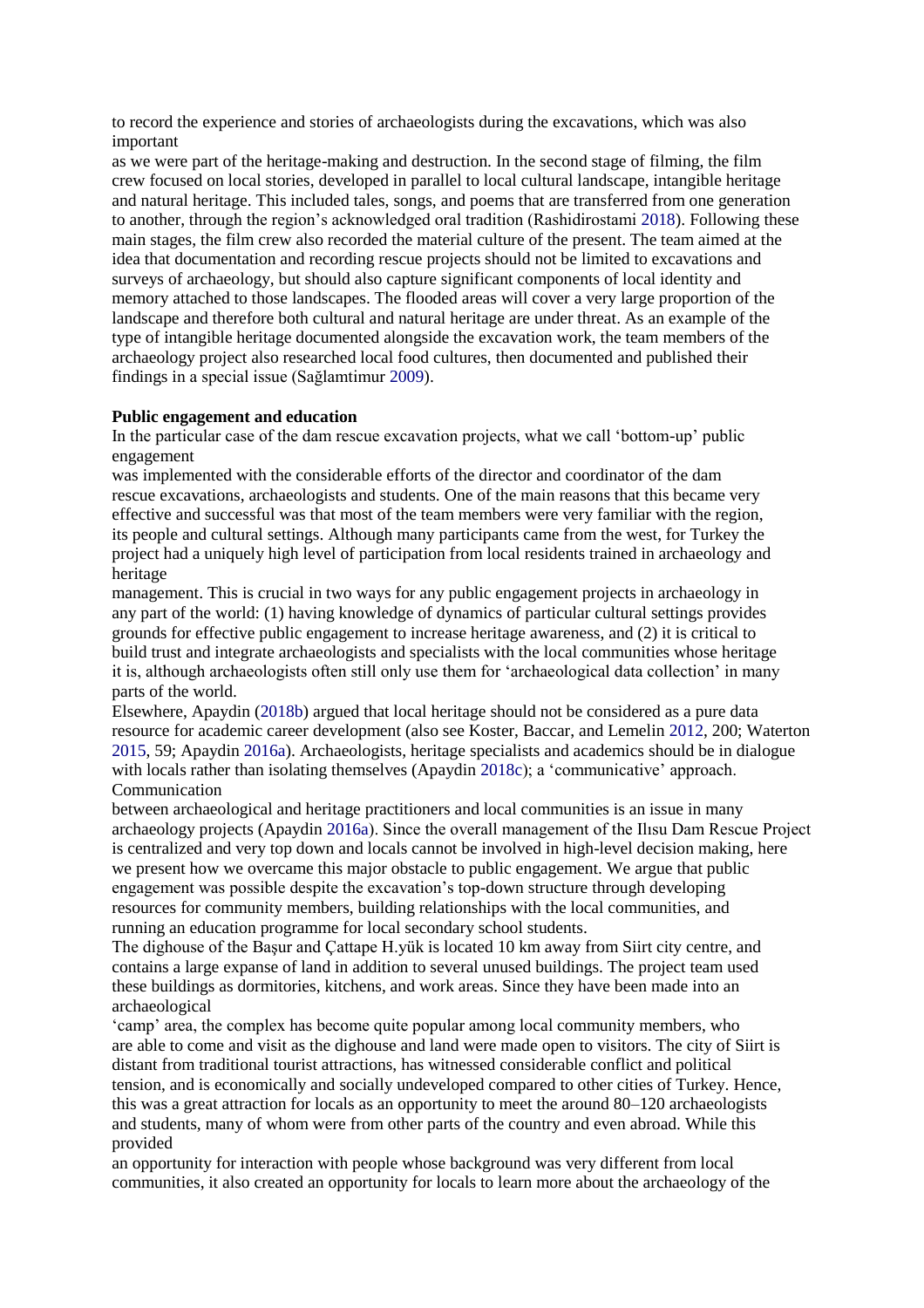region and find out why it is significant to have more knowledge about the material culture of the past and present. For instance, some of the locals pointed out 'until recently, we also used stone foundation

and mudbrick materials to build our houses'; 'our grandparents also used kelek, earliest and common water transportation boat in Mesopotamia, to cross the Tigris River for trade and transport goods and people' (see Sağlamtimur and Ozan 2017). The impact of interaction with archaeologists and heritage specialists reflected on the numbers of visitors to the sites as well as exhibitions at the Batman Archaeology Museum (pers. comm., H. Saglamtimur).

In public archaeology and heritage studies, one of the focal points is engaging with the public and sharing knowledge and power (Moshenska and Dhanjal 2011; Moshenska 2017; Apaydin 2018b). It is crucial to have a 'communicative approach', and to be in dialogue with local communities at all times during excavations periods rather than only focusing on structured engagement programmes such as school visits or site 'Open Days'. Dialogue creates opportunity for locals to appreciate archaeology and heritage and its importance, and it enables academics and specialists to understand the cultural settings and socio-cultural dynamics in that particular context (see Freire 1993 for how dialogue method works). Considering our experiences on this project with this two-way flow of information, we argue that the priority of public archaeology and heritage studies should not only aim for preservation

of the material culture, but also the protection of the people who develop, attach and ascribe meanings to material culture and contribute to the diversity of the society.

The excavation camp not only offered knowledge of archaeology and heritage but also led to the creation of an organic farm in the complex, in which many vegetables were grown and that locals came to enjoy. Moreover, the land associated with the dighouse area become one of the greenest area in the city though the planting and growing of over 2500 trees in a 12-year time span. This is quite significant as the region does not have many green spaces and has many drought-affected areas. Creating this green space gave the opportunity for locals to have a picnic at weekends, further cementing the relationship between the excavation and the local communities. Furthermore, the productive use of the land was not limited to the natural park but, through sponsorships, the director was able to build a sport complex which archaeologists, students, as well as locals from many different communities, can use and enjoy. The running track, for instance, was very popular and on occasion used for 'races' involving not only the Turkish and ethnic Kurdish members of the excavation team but also foreign archaeologists, children of local Kurdish villages. One of the other significant activities that the archaeology team carried out was the informal education

programme, supported through sponsorship by the local governor and regional council. The director, Haluk Saglamtimur, ran the three-day education programme alongside other team members in 2007 (Figure 6). The programme included on-site lectures, site tours, and a workshop where children

could make replicas of the objects. Thirty children attended the workshop. The programme's aim was to give detailed knowledge of the archaeology and heritage of the region before it is wiped out forever. The education programme did not have a specific age target as they were randomly selected from primary and secondary schools. One of the significant contributions of the programme was to consider the social, cultural and economic backgrounds of the participants and running the programme accordingly. This significant aspect of informal education is very often neglected

in devising education programmes (Apaydin 2016b). The education board of the city and local NGOs assisted in the selection process of children for the education programme. Although a threeday programme may not have a large impact, it is significant to be able to offer something to local children who were born and grew up in the context of regional conflict and for this reason do not have the opportunity for many such social activities. Two years later in 2014 Batman Archaeology Museum was able to establish the museum park mentioned above with the collaboration of archaeologists

and heritage specialists and began to run these education programmes in a more structured fashion at the museum.

Considering the recent past and present situation of the region, which has seen 35 years of conflict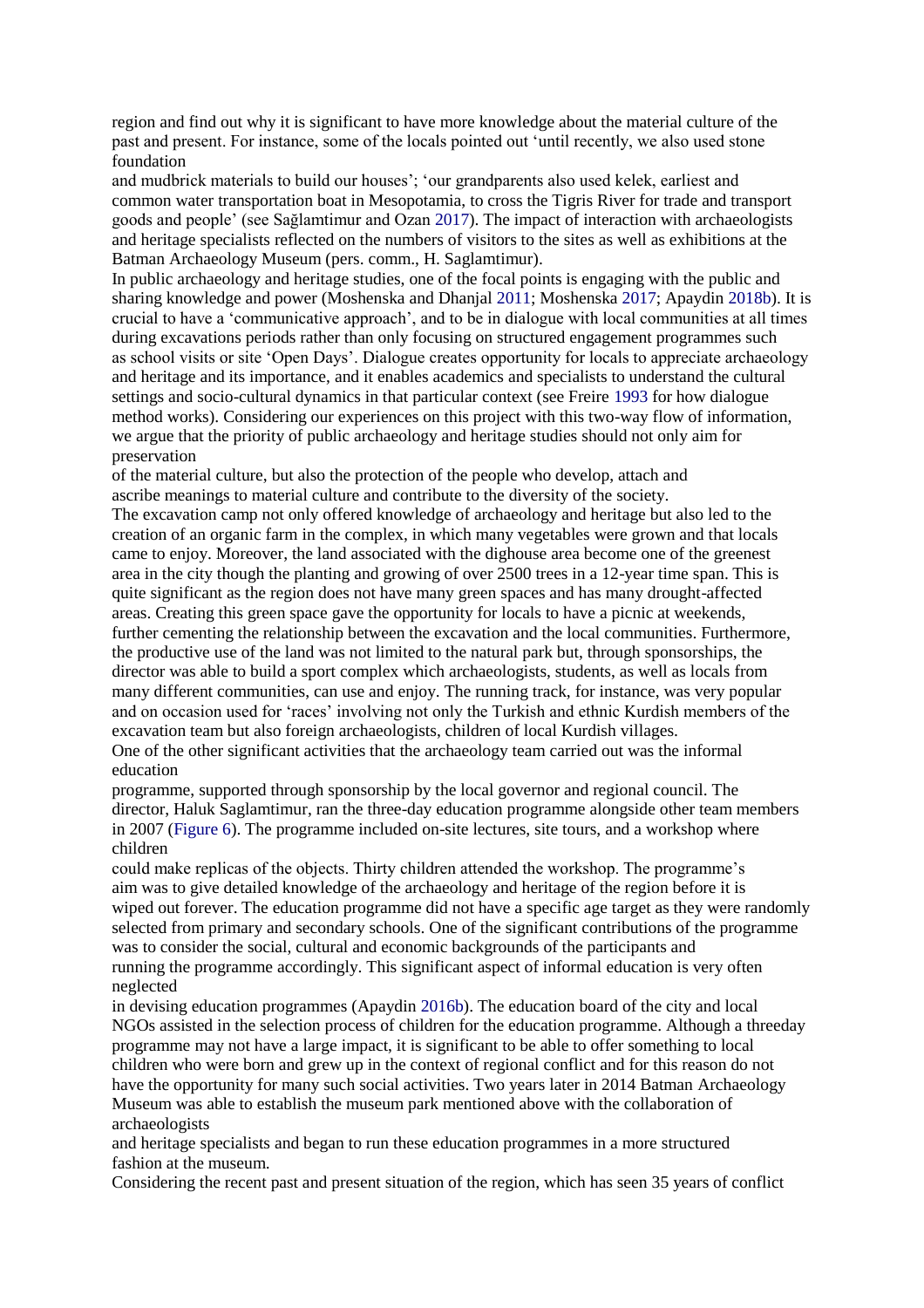where communities have suffered from losing family members, houses, land and arrival of Syrian refugees, we consider these social activities have made contribution to a healing process during the conflict and post-conflict periods. This is important given that people who live in conflict and post-conflict regions need more social support (Summerfield 2000). These contributions by the archaeology project were not only limited to social life but also impacted economic life through employment and skill training, as we explain in the next section. As archaeologists who are working in conflict regions, our experiences show that we can play a greater role in providing this, and, rather than isolating ourselves, we need to consider every angle and possibility for engagement with locals alongside other education and outreach activities. Having pointed out this, our engagement work with Syrian refugees was limited as the archaeology project ended in 2015. Engaging and employing refugees were not feasible given community tensions and the legal status of the refugees. As their status within Turkey becomes more regularized, with access to education and other resources, we hope to be able to offer outreach materials and engagement activities through Batman museum that will serve not only the local Kurdish and ethnically Arab communities but also the refugee community.

# **Capacity building and training**

One major ethical issue of doing archaeology, particularly in conflict and post-conflict regions, is considering

to what extent an archaeology project can support local communities socially, culturally and economically, rather than merely consuming local heritage as a data source. The Ilısu Dam project was one of the largest dam construction projects in the world and generously funded by the DSI in order to finish rescue excavations as quickly as possible. Over 12 years, Başur and Çattepe H.yük excavations employed hundreds of locals. On average the project employed 250 locals every year for six months a year (Figure 6). One of the great benefits of employment for locals was that by ensuring state pensions and insurances were paid, their family members gained the benefit of those same rights, enjoying free health services (under the Turkish state system, healthcare is extended to the entire family of an employed worker). Given that the province of Siirt is one of the least developed regions in Turkey, and people of this region have spent the last 35 years in a conflict context, there have been very few opportunities for employment and to pay into the state insurance and pensions schemes that allow access to things like healthcare.

Compared to the rest of Turkey, the region has much lower levels of educational attainment, related to economic capacity and the weaker support of the state in this region (Yadirgi 2017). As a rescue archaeology and heritage project, our priority was first to employ and support and then to encourage members of local communities to pursue higher education. In order to do this, the project provided employment for young local people prior to taking their university entry examinations

(a requirement for entry into tertiary education in Turkey) during their summer break, allowing them to earn enough money pay university tuition fees and expenses that would otherwise be impossible given the low wages available in the region. The project over the years has employed several students who are from the Siirt and Batman regions but study at universities in other parts of the Turkey. Many of them emhasizsed that without support of the project they could not finish their degrees, as they (or their families) did not have sufficient financial resources.

One of the most critical parts of this success was that some of the students became archaeologists themselves, and have started working in the region professionally. They have attributed their interest in and progression into archaeological careers to exposure to the project as workers, visitors, and students.

The consensus of several of these archaeologists is that their first encounter with archaeology had been with the archaeological rescue project in the region, and particularly that they had been supported economically in the further study by having the project as a source of employment in summer periods. Furthermore, the region's first archaeology museum created great opportunities for local community members. This included employing them, giving training, and skill development opportunities e.g. in conserving artefacts, or archaeological drawing. We found a further benefit in integrating local women from the most conservative social contexts into social and work life through employment as domestic labour. While it may not seem radical, this was in fact a very big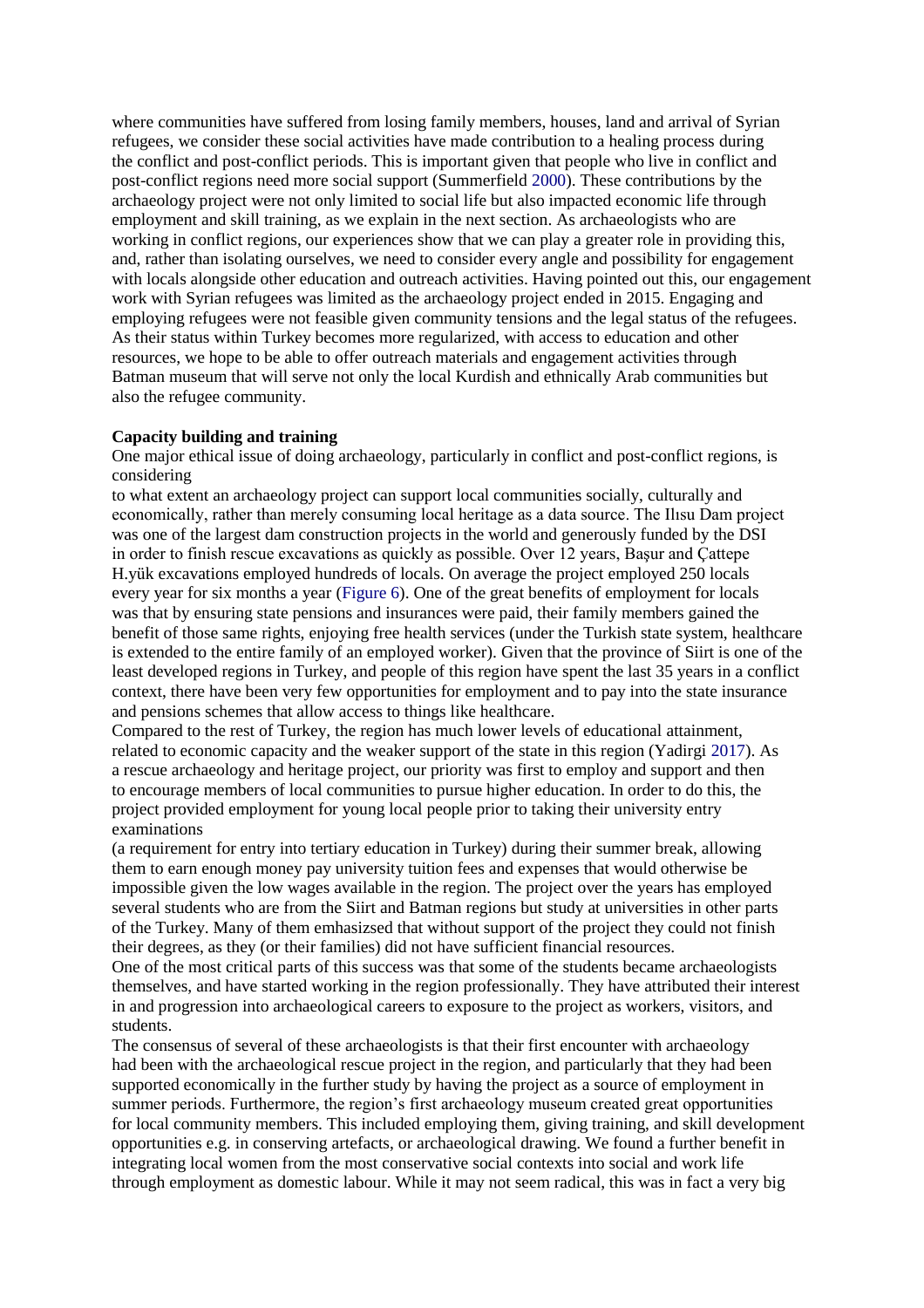step to include local women whose social roles generally prevented them from participating in regional life outside of their own homes or those of their immediate relatives. For many women from the smaller villages it was the first experience of paid work. Despite the potential difficulties (for instance, few of the women had access to personal phones, so work had to be arranged through calling male relatives), several female relatives of archaeological workmen from nearby villages

were invited to join the project as cooks. Many reported that they very much enjoyed the experience, particularly the opportunity to earn money, and they formed strong bonds with many of the archaeologists from all across Turkey, who could sometimes be found helping them shell beans in the kitchen. This was also, of course, an important opportunity for the archaeologists, particularly

those from urban backgrounds, to learn about the local culture.

# **Training local students**

One of the benefits of involving multiple communities is the added opportunity for training and knowledge exchange. The highly communicative approach of the Ilısu Dam rescue excavation projects,

where we continually transmitted information about archaeological research to local communities, regional government, and national officials, provided a strong foundation for integrating different specialist archaeological practitioners in the project. This open and ongoing dialogue about the archaeology of the site fostered an environment, which allowed the excavation direction to adapt and change to new situations, which included the discovery of a remarkable burial context in 2014; a mass grave containing around 50 individual skeletons.

In 2015 an international team of physical anthropologists led by Hassett began working with the Ilısu project to excavate and identify the bodies in the mass grave. The 2015 excavation season became an opportunity for training a much larger field team in physical anthropological techniques. While the more experienced supervising excavators had worked with human remains previously, for many of the archaeology students, even those who had started graduate-level training, this was the first opportunity to gain hands-on experience in the archaeology of human remains. A group of university

students from both local communities and from the large western cities, with levels of experience ranging from none to several years volunteered, joined the physical anthropology team. The complicated stratigraphy of the mass burial required adapting the standard field methodology that we had used on site, while the deteriorating security situation necessitated changes to the excavation

and recording plan.

The methods that we subsequently deployed involved a heavy use of technology to mitigate the time pressure, including creating 3D scans using digital photography and drone photography, creating a spatial grid to excavate, and recording the context digitally in two and three dimensions using software like ArcGIS. In order to rescue the burial context, the team had to devise a new form of training

to allow students with limited or no experience of human remains excavation or photogrammetry and '3D' excavation techniques to contribute to the recovery. We had to supplement the very limited Turkish language abilities of the international team with a translator with enough specialist knowledge

to convey detailed information. We held a seminar before the beginning of excavation to introduce basic concepts in physical anthropology, allowing students who had no knowledge of the goals of excavating human remains a chance to see how to gather information on past lives from skeletons and teeth to identify sex, age at death, and evidence of disease or trauma. The seminar also introduced the new excavation and recording techniques that students would see in the field, including the spatially located photogrammetric recording, which was new to even the experienced excavators. The open, communicative approach allowed students to understand the decision-making process that led to adopting the photogrammetric recording system, and provided the nonarchaeological

photographic and drone teams with an understanding of the excavation's goals. We invited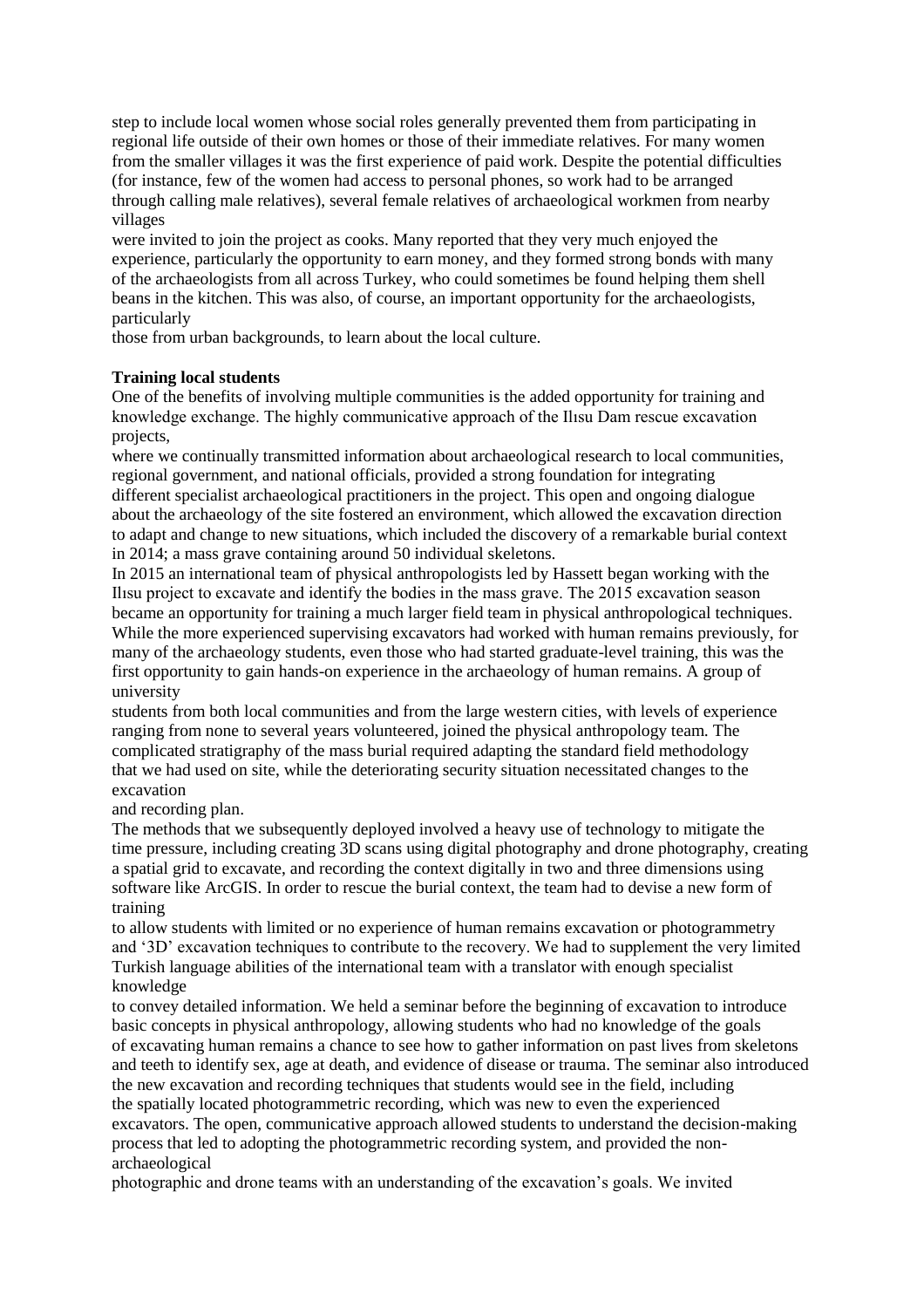the students to 'take over' every aspect of these new techniques, meaning that they were able to learn, practice, and crucially, contribute to the methodology. While it would have been possible, and perhaps easier, to excavate by diktat, without informing the students of the rationale behind the new method of digging, the more reflexive process allowed students better scope to understand (and occasionally challenge) the method.

Physical anthropology forms a very limited part of Turkish archaeological education, with a few notable exceptions where practitioners of high caliber have established departments, for instance in Ankara and Edirne. Therefore this provided a first introduction to the scientific study of human remains for many students. In addition to an introduction in basic skeletal anatomy, the project provided

training in the recording methods used. Students trained in and worked on all aspects of excavation recording, from data entry in spreadsheets to digitization of skeletons from photos to using geographic information systems to the construction of spatially located 3D models of the burials. These final 3D models, visually intuitive interpretations of the work of the excavation team, were presented

to the entire project at the end of the season by the physical anthropologists, and continue to be used to communicate the importance of the excavation at the Ministry of Culture, to international colleagues and collaborators, and at international academic conferences.

This situation created an environment in which all members of the team were able to participate in and experience the physical anthropological research. Students who had little to no knowledge of the study of human remains were able to learn why this is an important aspect of archaeological research, often overcoming longstanding prejudices to do so. Human remains are an emotive subject in any excavation context, and it is important to convey the scientific rationale behind such research. While including findings from the anthropological assessment was appreciated by the regional governor,

future public engagement work funded through a new AHRC grant will focus on highlighting the value of such work to the wider community. In 2018, the physical anthropology laboratory work begun in the field resulted in the publication of a retainer burial on site (Hassett and Sağlamtimur 2018) that made headlines globally, and was extremely well publicized across Turkey. The students who participated in the excavation were able to see their pictures in not only local newspapers, but also on international news sites such as CNN. While the impact of this interest is too recent (July 2018)

to be evaluated immediately, at the very least it has reinforced the importance of the archaeological work at Başur Houyuk to both local and national actors. This level of media interest will also hopefully

cement the interest in archaeological science that was begun during excavation; while the field seasons are in abeyance, students are still able to participate in the physical anthropology research at Ege University.

Exposure to all parts of the research planning process gave the entire excavation team an opportunity to gain training in research planning, methods for excavation of human remains, laboratory analysis methods, data recording and standards, and even the importance of physical anthropological research. The results formed the basis for a successful bid for further funding for outreach activities in the Siirt region (the creation of educational and museum display material, mentioned above), and continued work with the remains at Ege University will provide opportunity for concentrated courses, workshops, and seminars to demonstrate physical anthropological techniques to a wider range of practitioners. The work was also popularized in a book aimed at the general public (Hassett 2016) that has garnered additional interest in physical anthropology.

#### **Dilemma of staying or leaving**

One of the greatest dilemmas for all of us concerned staying or leaving, particularly in 2014 and 2015 when regional and international political tensions escalated dramatically. In 2015 the project had to reconsider its role. The research aim of the last field season in 2015 was to excavate an extremely interesting burial context (the mass grave discussed above), and the project invited a contingent of foreign bioarchaeologists to join the Başur H.yük excavation. Roughly a week after arriving, the Turkish General Election returned the governing party to power and the four-year cease-fire in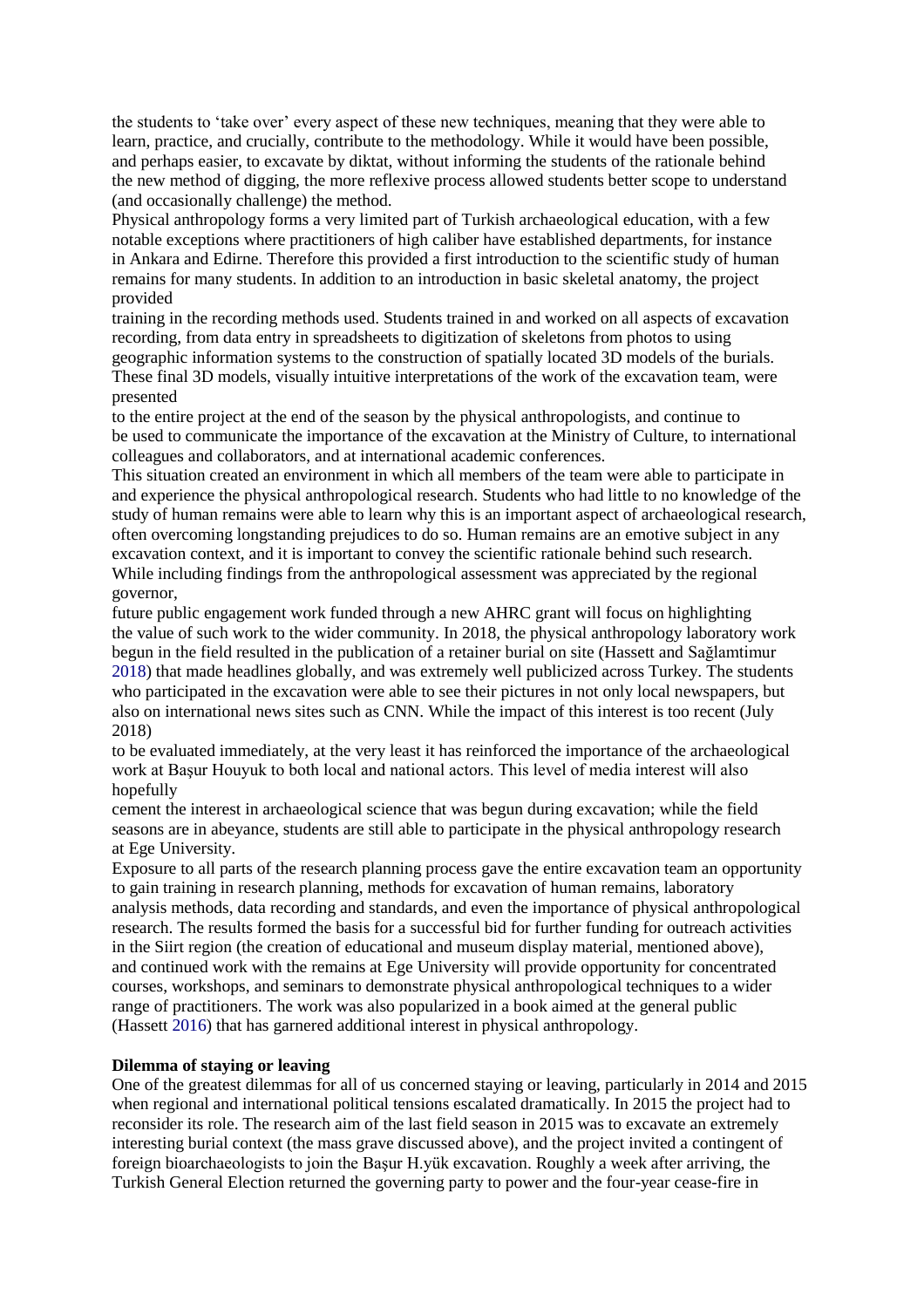effect with the PKK ended. Siirt is located in a Kurdish region and has seen considerable amounts of PKK activity in the long history of the conflict. It is also the location of strategic Turkish military bases, often targets for the PKK. Likewise, state security forces are extremely active in cracking down on banned activity in the region. Several archaeological projects in the region ceased activity after this, though there were some exceptions. The Siirt projects included the site of both the Çattepe and Başur H.yük excavations; however, the excavation director and cultural ministry officials decided that the more than an hour's drive to the site of Çattepe was too great a security risk to open excavations.

The project did decide to open a limited excavation on the Başur H.yük site, which faced more pressing preservation concerns with the discovery of the mass grave. During the field season, there were several car bombs aimed at military targets; one killed eight conscripted soldiers, another, two (BBC 2015). Soldiers guarding a water facility on the Başur River, which runs behind the

dig complex, were fired upon, and one died. Heavily armed patrols became even more commonplace, and public gatherings were very carefully controlled.

It was at this point that the question of staying or leaving the archaeological work became critical. The director, jointly with the cultural ministry officials, worked to develop strategies to ameliorate both risk to archaeologists and risk to the archaeology. The first concern was for the safety of the archaeologists and workmen. The second concern was the mitigation of harm to the ongoing efforts to integrate the archaeological project into local communities to boost the local economy and to raise awareness and appreciation of regional heritage. While the question of the safety of excavation

participants was necessarily paramount, the key factor in ensuring personal security was in fact the same processes that were integral to coordinating local support for the excavations. This primarily consisted of near-constant dialogue with regional actors, including representatives of local and national government, local communities, the Ministry of Culture, and the workmen and archaeologists themselves. Communication regarding security risks had to be maintained constantly. It was only through dialogue with local communities and national actors that the security situation could be accurately assessed; this was the critical test of our 'communicative approach'.

We cannot simply abandon archaeological practice that seeks to build an inclusive workforce representing diverse life experiences and support for local appreciation for cultural heritage in situations

of political unrest. Many of the students and researchers involved with the Siirt Projects come from the southeastern region and faced considerable hardship in continuing study and work, with or without the excavation. For example, the annual examination of English language skill, required for positions with the Ministry of Culture and itself a common career track for Turkish archaeological graduates, was held during a sustained period of civil unrest in the city of Diyarbakir. Attending required two hours' travel past armed security checkpoints with the possibility of roadside bombings. Those students who did attend the exam were able to hear PKK and government forces exchange fire during the test and were exposed to pepper gas on exit. We, the team members of the rescue project, avoided gathering in public places, like the downtown area of Siirt, and restricted excursions to other heritage sites which we would have normally provided for the students participating in the dig. The deterioration in site security also occasioned adjusting excavation strategy. Aside from leaving work at Çattepe for the season, we shortened the actual period of excavation at Başur H.yük from four months to one. The project framed the research agenda to salvage the partially-exposed mass burial pit, which we considered the most vulnerable part of the site. The excavation of a mass grave is an extremely time-consuming task, requiring a lot of care. The mass burial context at Başur H.yük was in fact extremely comingled remains, which usually would take even longer; however, in order to complete excavation of the 2 by 3 meter pit within one month it was necessary to adopt a salvage strategy. By adopting a mass-capture policy of data collection due to limited field time, and using the remaining time to process the data, it was possible for the project to complete a full four-month season, maintaining the critical links to local communities and the ongoing work of integrating archaeological heritage with local communities. This careful approach led to the 'salvage' of much of the excavated material; the human remains, for instance, were moved to the more secure area of Izmir, and funding from AHRC (Arts and Humanities Research Council UK) we obtained for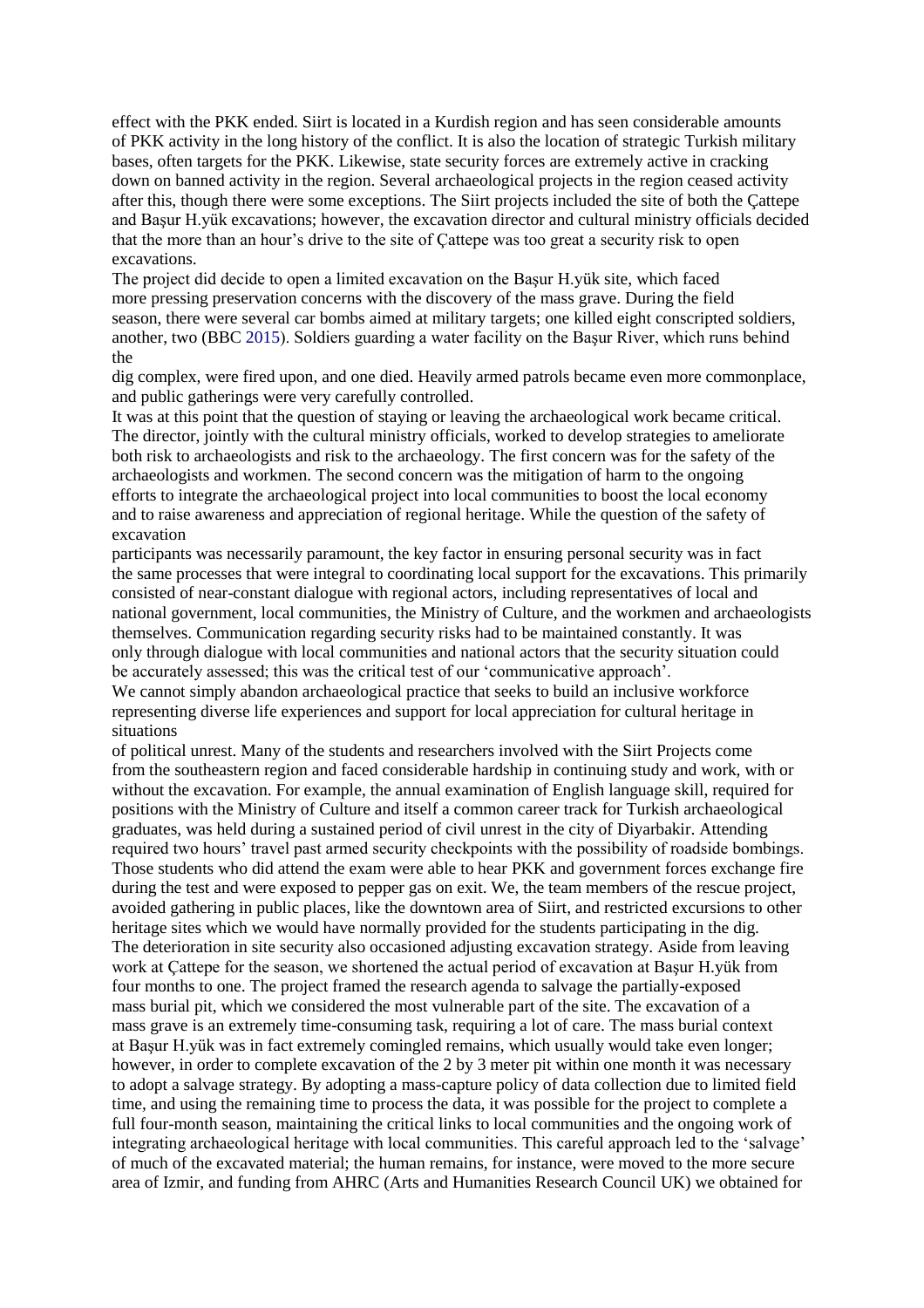researching them will be used to continue contributing to the education and heritage programmes begun in Siirt Province.

# **Conclusion**

In this paper, we attempted to present the pitfalls and potentials created by archaeological rescue projects under pressure and in conflict situations. We focus on how we can use the resources for effective public engagement to the benefit of local communities. On one hand, as an archaeologists and heritage specialists, we had two major difficulties: (1) facing the threat of heritage destruction by dam, and therefore attempting to excavate, document, record and digitize archaeologies and heritage of the region in a delimited timeframe, and (2) the more critical dilemma of staying or leaving with the escalation of armed conflict. On other hand, as we have tried to emphasize in this paper, we faced serious difficulties from a professional perspective, questioning our role as an archaeologist and a heritage specialist: are we out there for a data or people? Surely, safety must come first for those working in conflict regions. However, engaging with locals effectively creates tremendous

opportunities, and supporting and encouraging the youth in a conflict region through the tools of our profession must be a priority. Particularly, we feel this is ethically paramount in the case of

archaeology in conflict areas.

Of course, the time pressure and security risks of carrying out excavation are precisely the conditions archaeologists must consider when carrying out research in these kinds of rescue contexts. In the case of Çattepe, the security became very fragile and so we had to leave. We did not have any other option. In the case of Başur H.yük there was the impetus of the exposed mass grave, but also the continued goodwill and integration of local communities with the practice of archaeology. The integration of local communities with the practice of archaeology and archaeologists is by far and away more important than digging the site, and this was maintained at Başur through a 'communicative

approach'. It is critical to develop mitigation strategies that prioritize local community needs, for instance the need for economic development, opportunities for wage labour, and scholarships

for further study that were needed by local communities in Siirt. The role and position of archaeologists

and heritage specialists should be to encourage the local community to protect their own heritage by direct engagement through offering professional experience and support, and we find that a policy of constant communication and integration of local participants is critical to achieving successful public engagement.

# **Acknowledgements**

We would like to thank to local community members in Siirt, team members and students of the project, and the Batman

Archaeology Museum. We are grateful to the director of the rescue project, Haluk Saglamtimur, for encouraging and supporting

us to publish this material. We also thank to editors of this journal and anonymous reviewers for their comments

and feedback.

# **Disclosure statement**

No potential conflict of interest was reported by the authors.

# **Notes on contributors**

Veysel Apaydin completed his PhD at the Institute of Archaeology, University College London. His doctoral thesis evaluated

uses and abuses of cultural heritage, identity construction and the relationship between heritage, education and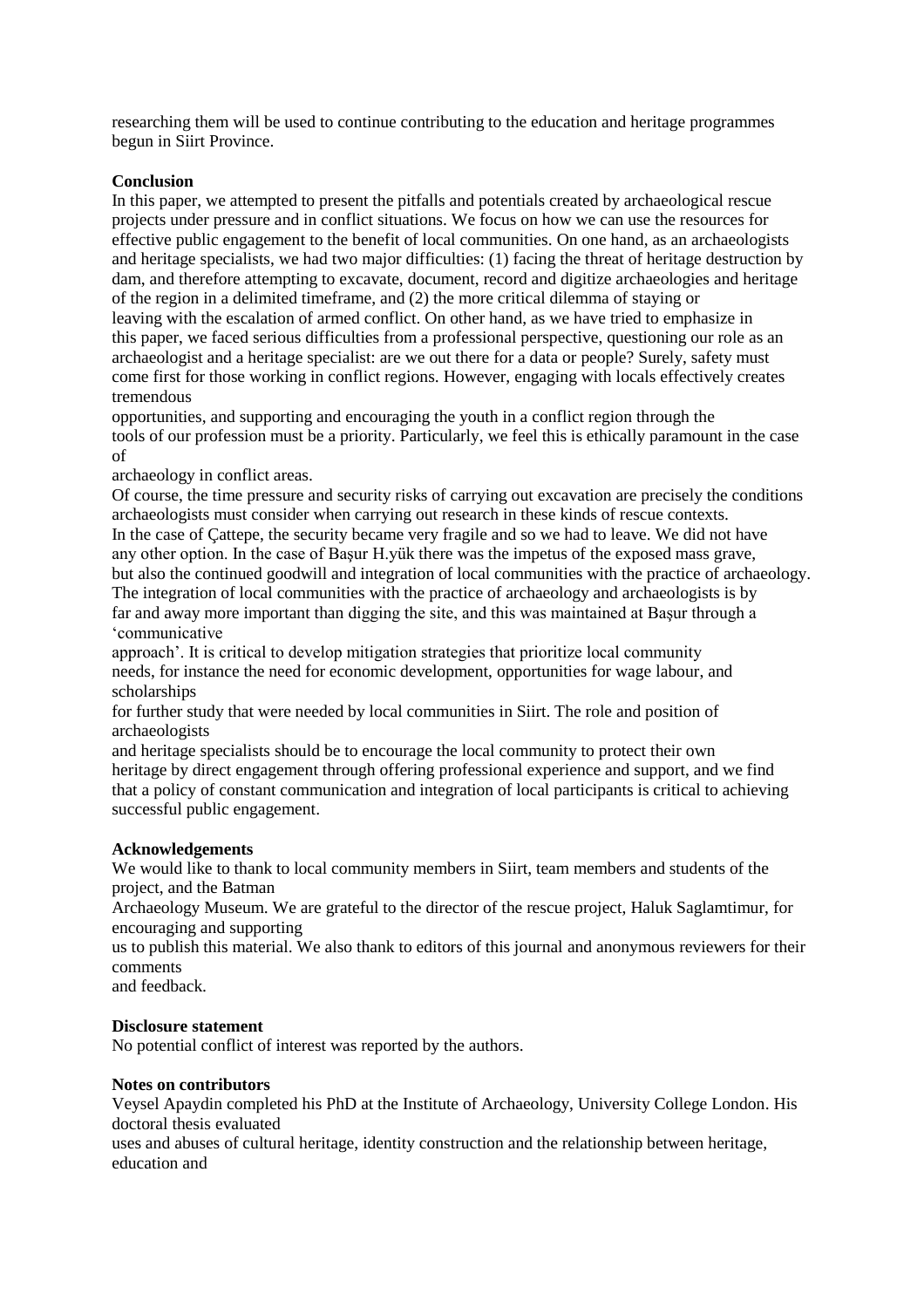attitudes towards heritage, taking modern-day Turkey as its case study. He has worked as an archaeologist and heritage

consultant in the United Kingdom and Turkey, and taught in heritage and museum studies and public archaeology

courses at the Institute of Archaeology, University College London. He's recently joined to EC Funded project,

EMOTIVE, as a researcher, at the Department of Archaeology, University of York. He is the author of numerous articles

and edited Shared Knowledge, Shared Power. Engaging Local and Indigenous Heritage (2018). He is also currently editor

of the heritage section of the Open Archaeology Journal.

Brenna Hassett is a bioarchaeologist working on archaeologies of urban health and childhood growth and development.

She has a PhD in Dental Anthropology (Institute of Archaeology, University College London) and her work stretches from

modern anatomical science as a Scientific Associate at the Natural History Museum London to excavation and bioarchaeological

analysis of remains over many different periods (Neolithic, Early Bronze Age, Post-Medieval) in Turkey, Egypt,

and the UK. She is rejoining UCL in 2018 with an AHRC funded project to examine the biosocial identities of the human

remains at Başur H.yük, Turkey. She also is very involved with public engagement and outreach activities, authoring a

popular science book about bioarchaeology and urban evolution ('Built on Bones', Bloomsbury) and is a founding

member of the TrowelBlazers collective which seeks to redress gender representation issues in the earth sciences.

# **References**

Apaydin, Veysel. 2016a. "The Challenge of Neoliberalism and Archaeological Heritage in Turkey: Protection or Destruction?" In Archaeology and Neoliberalism, edited by P. Aparicio-Resco, 341–352. Madrid: JAS Arqueología Editorial. Apaydin, Veysel. 2016b. "Effective or not? Success or Failure? Assessing Heritage and Archaeological Education Programmes – The Case of .Atalh.yük." International Journal of Heritage Studies 22 (10): 828–843. doi:10.1080/ 13527258.2016.1218912. Apaydin, Veysel. 2018a. "The Entanglement of the Heritage Paradigm: Values, Meanings and Uses." International Journal of Heritage Studies 24 (5): 491–507. doi:10.1080/13527258.2017.1390488. Apaydin, Veysel. 2018b. Shared Knowledge Shared Power. Engaging Local and Indigenous Heritage. London: Springer. Apaydin, Veysel. 2018c. "Critical Community Engagement in Heritage Studies." In Encyclopedia of Global Archaeology, Vol II, edited by Claire Smith, 1–13. New York: Springer. Ashworth, J. Gregory, and Brian Graham, eds. 2005. Senses of Place: Senses of Time. Aldershot: Ashgate. Baird, F. Melissa. 2014. "Heritage, Human Rights, and Social Justice." Heritage & Society 7 (2): 139–155. doi:10.1179/ 2159032X14Z.00000000031. Baraldi, Sara Bonini, Daniel Shoup, and Luca Zan. 2013. "Understanding Cultural Heritage in Turkey: Institutional Context and Organizational Issues." International Journal of Heritage Studies 19 (7): 28–748.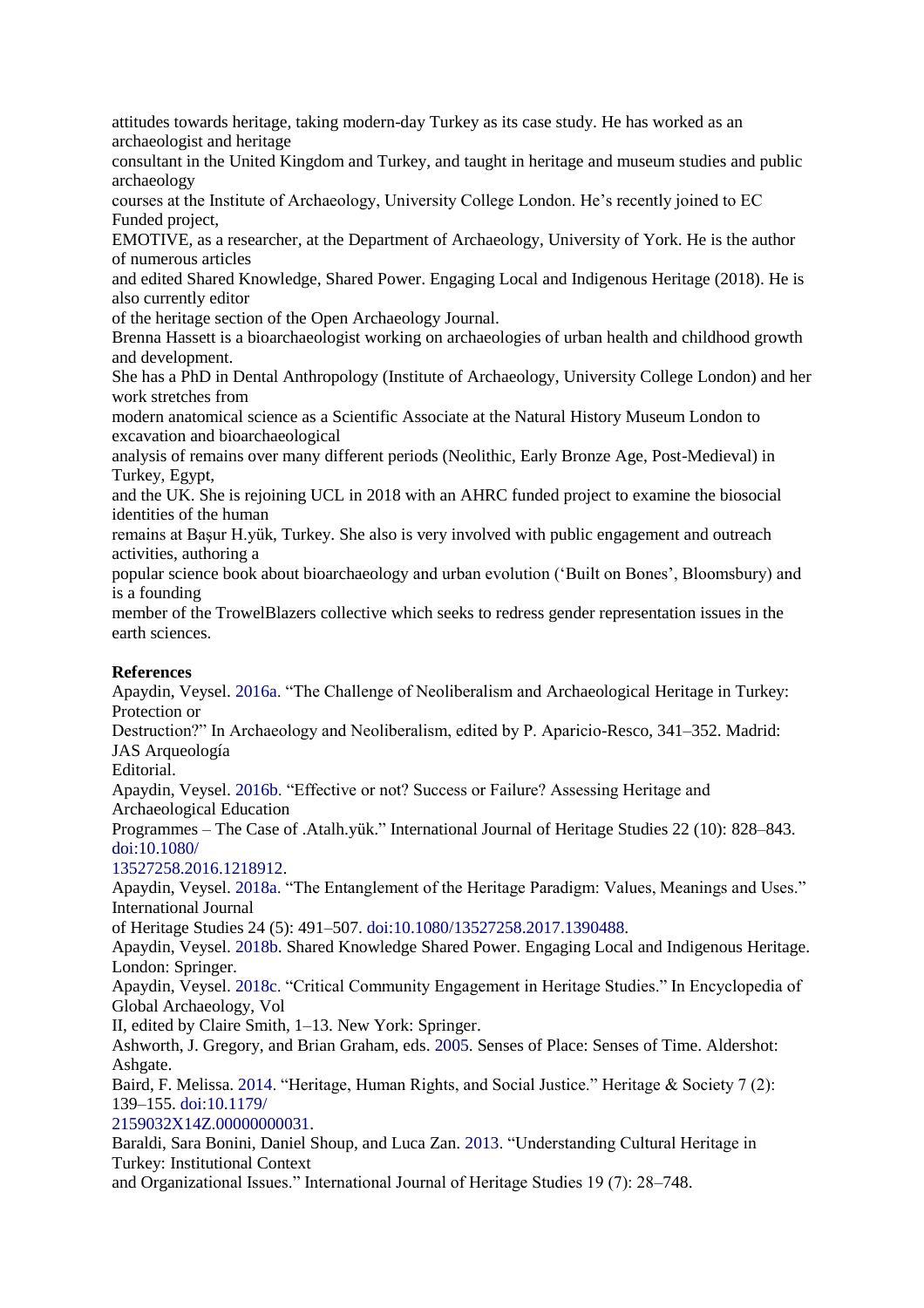BBC. 2015. "Turkish troops killed in bomb attack in Siirt province." Accessed 26 June 2017. https://www.bbc.co.uk/news/ world-europe-33985045. Freire, Paulo. 1993. Pedagogy of Oppressed. London: Routledge. Graham, Brian, and Peter Howard. 2008. The Ashgate Research Companion to Heritage and Identity. London: Taylor and Francis. Hafsaas-Tsakos, Henriette. 2011. "Ethical Implications of Salvage Archaeology and dam Building: The Clash between Archaeologists and Local People in Dar al-Manasir, Sudan." Journal of Social Archaeology 11 (1): 49–76. Hassett, Brenna. 2016. Built on Bones: 15.000 Years of Urban Life and Dead. London: Bloomsbury. Hassett, Brenna, and Haluk Sağlamtimur. 2018. "Radical 'Royals'? Burial Practices at Başur H.yük and the Emergence of Early States in Mesopotamia." Antiquity 93 (363): 650–654. Ireland, Tracy, and Schofield, John. 2015. "The Ethics of Cultural Heritage". In The Ethics of Cultural Heritage, edited by Tracy Ireland and John Schofield, 1–12. London: Springer. Kitchen, Willey, and M. Ronayne. 2002. "The Ilisu Dam Environmental Impact Assessment Report: Review and Critique." Public Archaeology 2 (2): 101–116. doi:10.1179/pua.2002.2.2.101. Koster, Rhonda, Kristine Baccar, and Harvey Lemelin. 2012. "Moving on From Research ON, to Research WITH and FOR Indigenous Communities: A Critical Reflection on Community-Based Participatory Research." Canadian Geographer, 56 (2), 195–210. Logan, William. 2014. "Heritage Rights – Avoidance and Reinforcement." Heritage & Society 7 (2): 156–169. doi:10.1179/ 2159032X14Z.00000000032. Mark, Pluciennik. 2001. "The Responsibilities of Archaeologists: Archaeology and Ethics." BAR S981. Oxford: Archaeopress. Marshall, Yvonne. 2002. "What is Community Archaeology?" World Archaeology 34 (2): 211–219. doi:10.1080/ 0043824022000007062. McDowell, Sara. 2008. "Heritage, Memory and Identity". In The Ashgate Research Companion to Heritage and Identity, edited by B. Graham and P. Howard, 37–54. Aldershot: Ashgate. Merriman, Nick. 2004. Public Archaeology. London: Routledge. Meskell, Lynn. 2010. "Human Rights and Heritage Ethics." Anthropological Quarterly 83 (4): 839– 859. Meskell, Lynn, and Peter Pels. 2005. Embedding Ethics. Oxford: Berg. 14 V. APAYDIN AND B. HASSETT Meskell, Lynn, and Colette Scheermeyer. 2008. "Heritage as Therapy: Set Pieces From the New South Africa." Journal of Material Culture 13 (2): 153–173. Stephanie Moser, Darren Glazier, James E. Phillips, Lamya Nasser el Nemr, Mohammed Saleh Mousa, Rascha Nasr Aiesh, Susan Richardson, Andrew Conner, and Michael Seymour. 2002. "Transforming Archaeology Through Practice: Strategies for Collaborative Archaeology and the Community Archaeology Project at Quseir, Egypt." World Archaeology, 34(2), 220–248. doi:10.1080/0043824022000007071. Moshenska, Gabriel. 2017. Key Concepts in Public Archaeology. London: UCL Press.

Moshenska, Gabriel, and Sarah Dhanjal. 2011. Community Archaeology. Themes, Methods and Practices. Oxford: Oxbow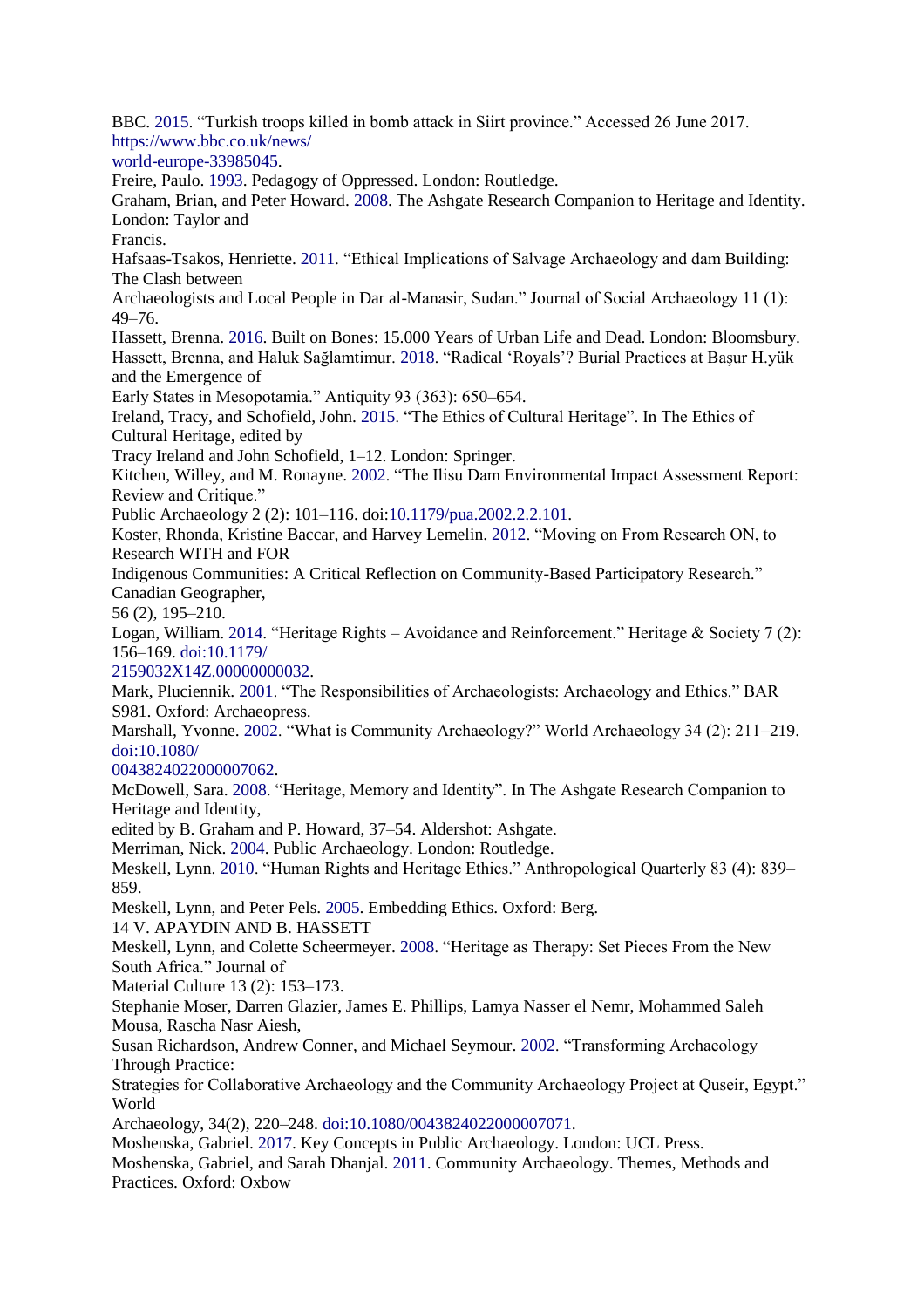Books.

Rashidirostami, Mahroo. 2018. "Performance Traditions of Kurdistan: Towards a More Comprehensive Theatre History." Iranian Studies 51 (2): 269–287. doi:10.1080/00210862.2017.1401861. Ricouer, Paul. 1999. "Memory and Forgetting." In Questioning Ethics: Contemporary Debates in Philosophy, edited by Richard Kearney and Mark Dooley, 5–11. Oxford: Routledge. Ronayne, Margaret. 2005. The Cultural and Environmental Impact of Large Dams in Southeast Turkey. London: Kurdish Human Rights Project and National University of Ireland, Galway. Ronayne, Maggie. 2006. "Archaeology against Cultural Destruction: The Case of the Ilısu dam in Southeast Turkey." Public Archaeology 5 (4): 223–236. Ronayne, Maggie. 2008. "Commitment, Objectivity and Accountability to Communities: Priorities for 21st-Century Archaeology." Conservation and Management of Archaeological Sites 10 (4): 367–381. Sağlamtimur, Haluk. 2009. "Siirt'in Yemek Kulturunde Perde Pilav ve Buryan." Metro Gastro 53: 6– 21. Sağlamtimur, Haluk, and Ali Ozan. 2017. "Mezopotamya'da Nehir Taşımacılığı/River Transport in Mesopotamia." TINA Denizcilik Arkeoloji Dergisi 8: 26–39. Schadla-Hall, Tim. 1999. "Editorial: Public Archaeology." European Journal of Archaeology 2 (2): 147–158. Shoup, Daniel. 2006. "Can Archaeology Build a dam? Sites and Politics in Turkey's Southeast Anatolia Project." Journal of Mediterranean Archaeology 19 (2): 231–258. Silverman, Helaine. 2011. Contested Cultural Heritage: Religion, Nationalism, Erasure, and Exclusion in a Global World. New York: Springer. Smith, Laurajane. 2006. Uses of Heritage. London: Routledge. Summerfield, Derek. 2000. "Childhood, War, Refugeedom, and Trauma: Three Core Questions for Mental Health Professionals." Transcultural Psychiatry 37 (3): 417–433. Tuna, Numan, Jean Greenhalg, and Jale Velibeyoğlu. 2004. Salvage Project of the Archaeological Heritage of the Ilısu and Carchemish dam Reservoirs, Activities in 2001. Ankara: Odtü Taçdam. Waterton, Emma. 2005. "Whose Sense of Place? Reconciling Archaeological Perspectives with Community Values: Cultural Landscapes in England." International Journal of Heritage Studies 11 (4): 309–325. doi:10.1080/ 13527250500235591. Waterton, Emma. 2015. "Heritage and Community Engagement." In The Ethics of Cultural Heritage, edited by Tracy Ireland and John Schofield, 69–88. London: Springer. Yadirgi, Veli. 2017. The Political Economy of the Kurds of Turkey. From the Ottoman Empire to the Turkish Republic. Cambridge: Cambridge University Press. Zimmerman, Larry, D. Karen Vitelli, and Julie Hollowell-Zimmer, eds. 2003. Ethical Issues in Archaeology. Walnut Creek: Altamira Press.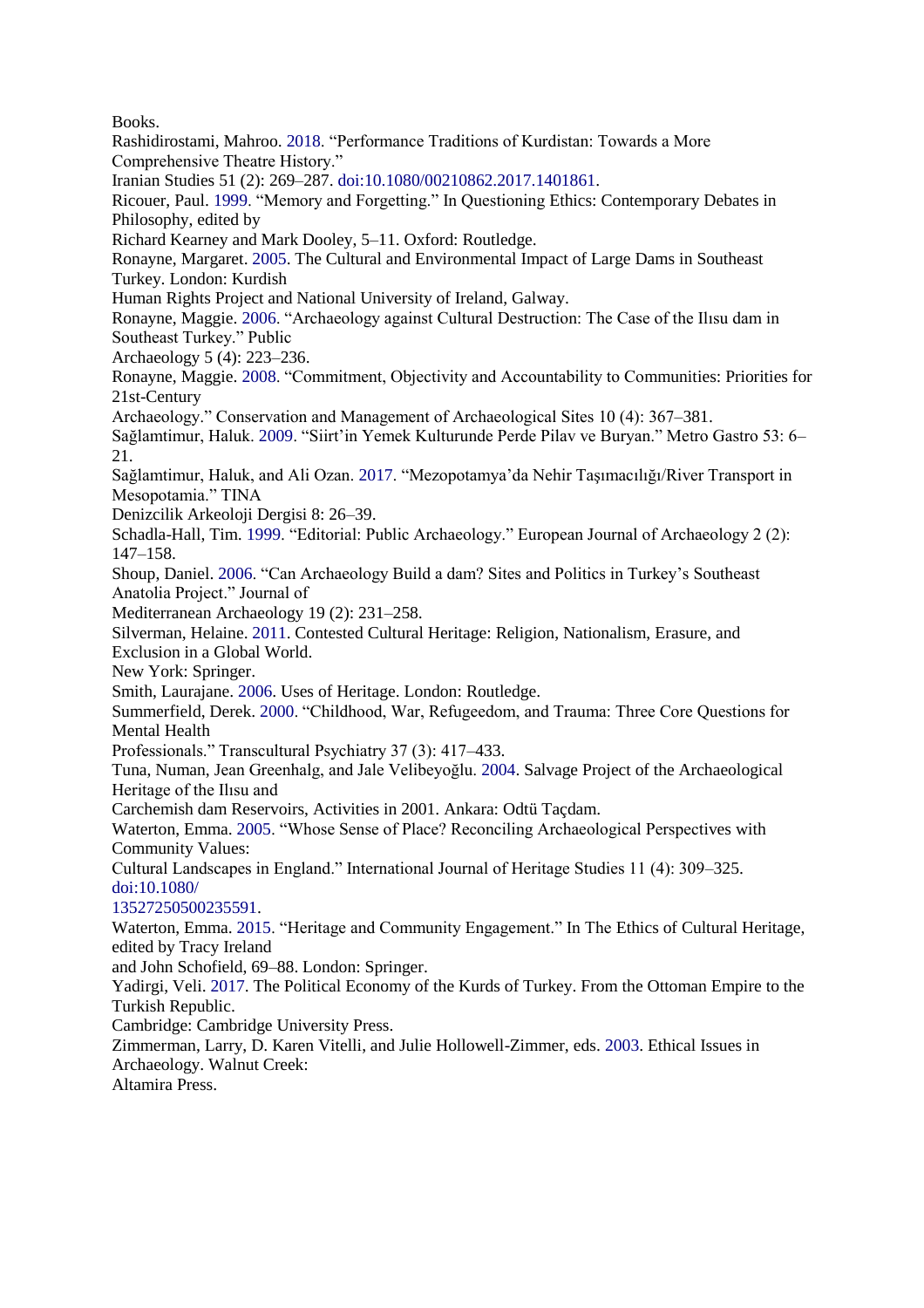



Figure 2. Çattepe höyük, Tigris River and landscape. Source: ©Veysel Apaydin.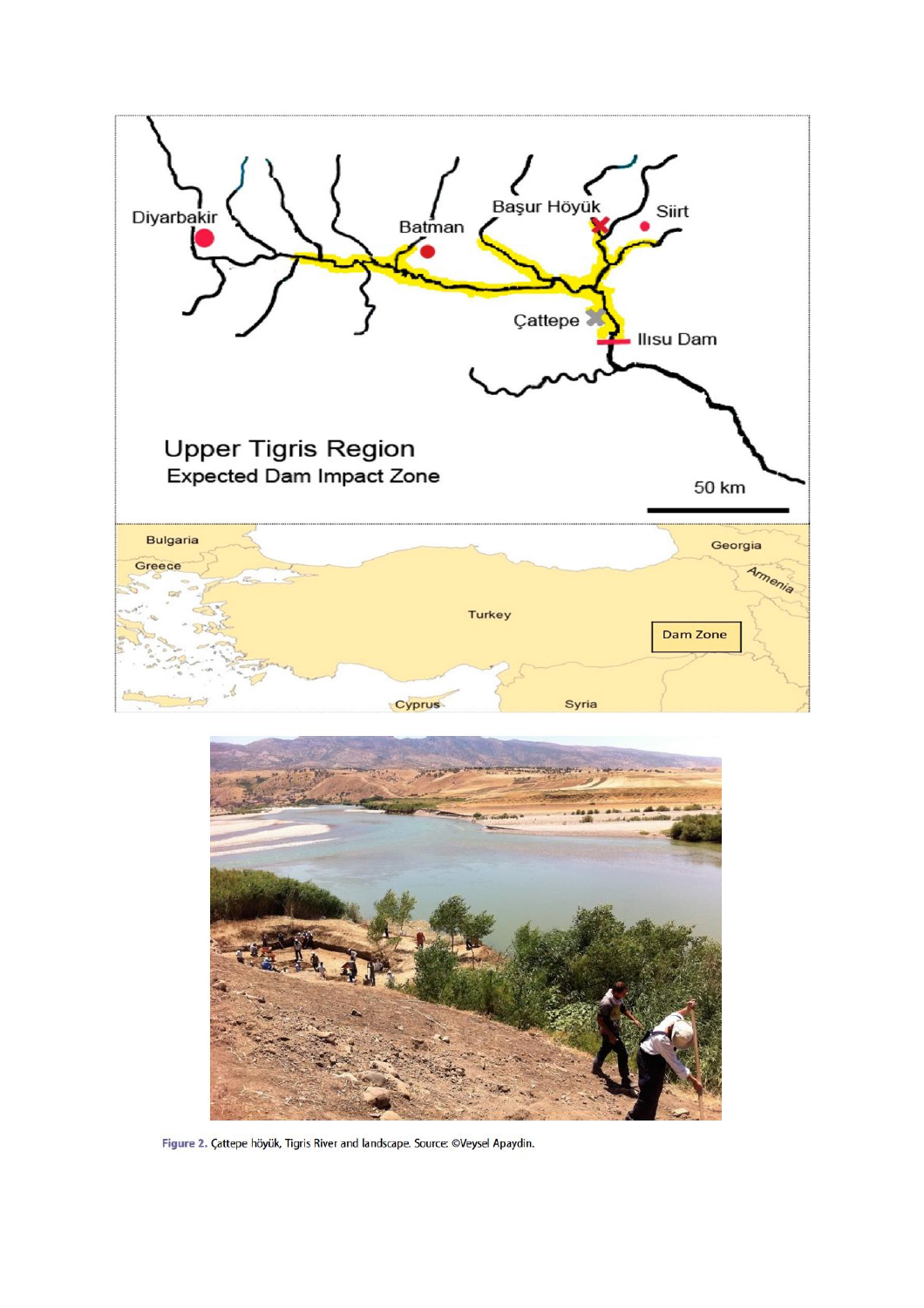

Figure 3. Başur Höyük and overview of the landscape. Source: ©Veysel Apaydin.



Figure 4. Başur Höyük Exhibition. Batman Archaeology Museum. Source: ©HalukSaglamtimur.